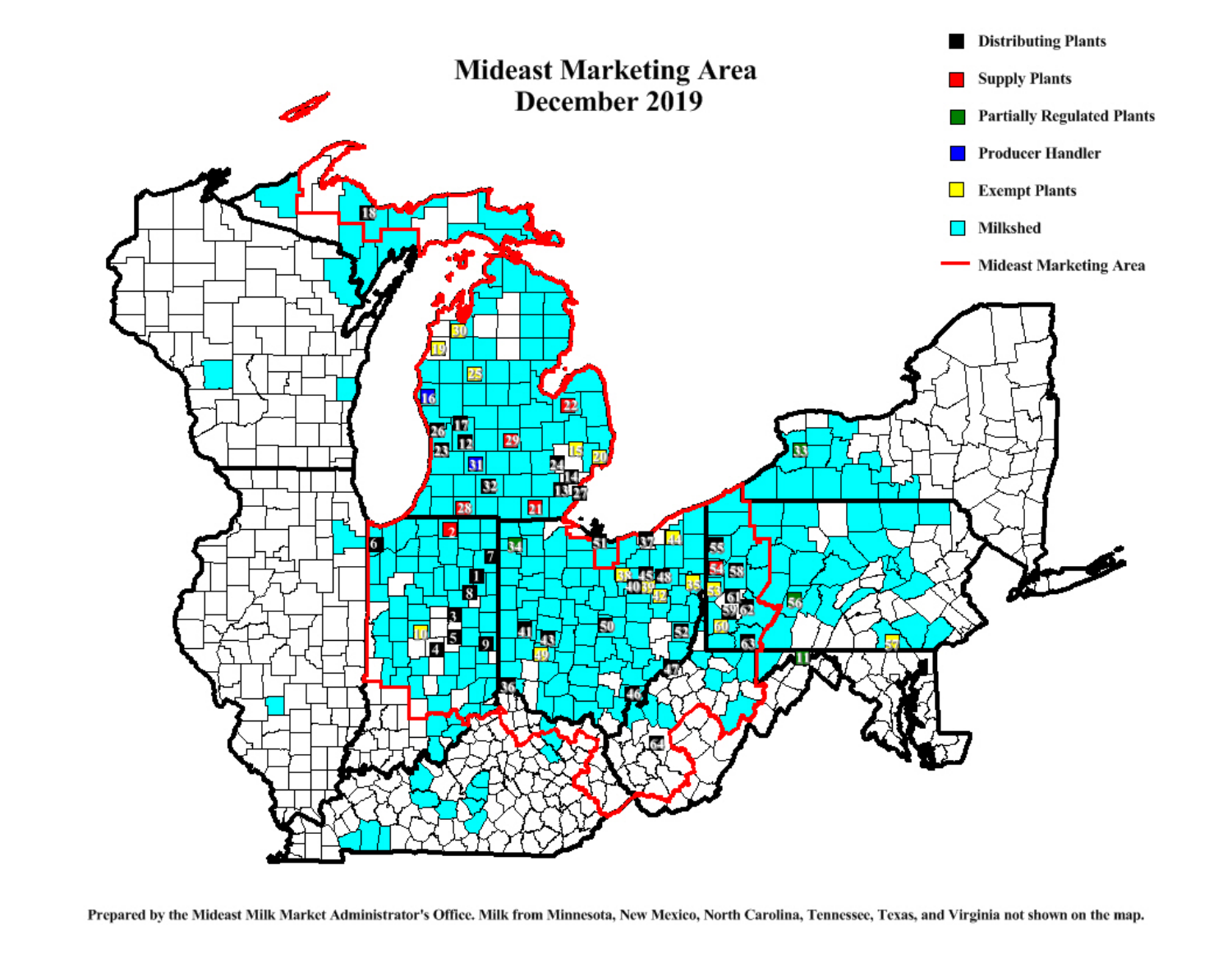## **Mideast Marketing Area Plants for December 2019**

| <b>State</b>    | <b>Plant</b>                                                 | <b>City</b>          | County                | <b>Differential</b> | <b>Plant Type</b>       |
|-----------------|--------------------------------------------------------------|----------------------|-----------------------|---------------------|-------------------------|
| Indiana         | 1. Blue Kingfisher, LLC dba Walmart                          | <b>Fort Wayne</b>    | <b>Allen</b>          | 1.80                | <b>Distributing</b>     |
|                 | 2. Dairy Farmers of America                                  | Goshen               | <b>Elkhart</b>        | 1.80                | <b>Supply</b>           |
|                 | 3. East Side Jersey Dairy Inc.                               | Anderson             | <b>Madison</b>        | 2.00                | <b>Distributing</b>     |
|                 | <b>4.The Kroger Company</b>                                  | Indianapolis         | <b>Marion</b>         | 2.00                | <b>Distributing</b>     |
|                 | 5. Nestle USA, Inc.                                          | Anderson             | <b>Madison</b>        | 2.00                | <b>Distributing</b>     |
|                 | 6. Pleasant View Dairy Corp.                                 | <b>Highland</b>      | Lake                  | 1.80                | <b>Distributing</b>     |
|                 | 7. Prairie Farms Dairy Inc.                                  | <b>Fort Wayne</b>    | <b>Allen</b>          | 1.80                | <b>Distributing</b>     |
|                 | 8. Suiza Dairy Group, LLC dba Schenkel's All-Star Dairy, LLC | <b>Huntington</b>    | <b>Huntington</b>     | 1.80                | <b>Distributing</b>     |
|                 | 9. SmithFoods, Inc.                                          | <b>Richmond</b>      | Wayne                 | 2.00                | <b>Distributing</b>     |
|                 | <b>10. Traders Point Farm Organics</b>                       | <b>Zionsville</b>    | <b>Boone</b>          | 2.00                | <b>Exempt</b>           |
| <b>Maryland</b> | 11. Potomac Farms Dairy Inc.                                 | <b>Cumberland</b>    | <b>Allegany</b>       | 2.60                | <b>Partially Reg.</b>   |
| Michigan        | 12. Agropur, Inc.                                            | <b>Grand Rapids</b>  | Kent                  | 1.80                | <b>Distributing</b>     |
|                 | 13. Calder Brothers Dairy Inc.                               | <b>Lincoln Park</b>  | Wayne                 | 1.80                | <b>Distributing</b>     |
|                 | 14.C.F. Burger Creamery                                      | <b>Detroit</b>       | Wayne                 | 1.80                | <b>Distributing</b>     |
|                 | <b>15. Cook's Farm Dairy</b>                                 | <b>Ortonville</b>    | Oakland               | 1.80                | <b>Exempt</b>           |
|                 | <b>16. Country Dairy</b>                                     | <b>New Era</b>       | Oceana                | 1.80                | <b>Producer Handler</b> |
|                 | 17. Country Fresh- Grand Rapids Division                     | <b>Grand Rapids</b>  | Kent                  | 1.80                | <b>Distributing</b>     |
|                 | 18. Country Fresh-Jilbert Dairy Inc.                         | <b>Marquette</b>     | <b>Marquette</b>      | 1.80                | <b>Distributng</b>      |
|                 | <b>19. Cream Cup Dairy</b>                                   | Kaleva               | <b>Manistee</b>       | 1.80                | <b>Exempt</b>           |
|                 | 20. Crooked Creek Farm Dairy                                 | Romeo                | <b>Macomb</b>         | 1.80                | <b>Exempt</b>           |
|                 | <b>21.Dairy Farmers of America</b>                           | <b>Adrian</b>        | Lenawee               | 1.80                | <b>Supply</b>           |
|                 | 22. Dairy Farmers of America                                 | <b>Cass City</b>     | Tuscola               | 1.80                | <b>Supply</b>           |
|                 | 23.fairlife, LLC                                             | Coopersville         | <b>Ottawa</b>         | 1.80                | <b>Distributing</b>     |
|                 | <b>24. Guernsey Farms Dairy</b>                              | <b>Northville</b>    | Oakland               | 1.80                | <b>Distributing</b>     |
|                 | <b>25.Hilhoff Dairy</b>                                      | <b>Hersey</b>        | Osceola               | 1.80                | <b>Exempt</b>           |
|                 | 26. Meijer Distribution, Inc.                                | Holland              | <b>Ottawa</b>         | 1.80                | <b>Distributing</b>     |
|                 | 27. Michigan Dairy, LLC                                      | Livonia              | Wayne                 | 1.80                | <b>Distributing</b>     |
|                 | 28. Michigan Milk Producers Assoc.                           | Constantine          | St. Joseph            | 1.80                | <b>Supply</b>           |
|                 | 29. Michigan Milk Producers Assoc.                           | Ovid                 | <b>Clinton</b>        | 1.80                | <b>Supply</b>           |
|                 | 30. Moomers Homemade Ice Cream                               | <b>Traverse City</b> | <b>Grand Traverse</b> | 1.80                | <b>Exempt</b>           |
|                 | 31. Moo-ville Creamery                                       | <b>Nashville</b>     | <b>Barry</b>          | 1.80                | <b>Producer Handler</b> |
|                 | 32. Prairie Farms Dairy Inc.                                 | <b>Battle Creek</b>  | <b>Calhoun</b>        | 1.80                | <b>Distributing</b>     |
| <b>New York</b> | 33. Upstate Farms Cooperative                                | <b>Buffalo</b>       | Erie                  | 2.20                | <b>Partially Reg.</b>   |
| Ohio            | 34. Arps Dairy Inc.                                          | <b>Defiance</b>      | <b>Defiance</b>       | 1.80                | <b>Partially Reg.</b>   |
|                 | 35. Baker's Golden Dairy                                     | <b>New Waterford</b> | Columbiana            | 2.00                | <b>Exempt</b>           |
|                 | 36. Borden Dairy Company of Cincinnati, LLC                  | <b>Cincinnati</b>    | <b>Hamilton</b>       | 2.20                | <b>Distributing</b>     |
|                 | 37. Borden Dairy Company of Ohio, LLC                        | <b>Cleveland</b>     | Cuyahoga              | 2.00                | <b>Distributing</b>     |
|                 | <b>38. Buckeye Country Creamery</b>                          | <b>Ashland</b>       | <b>Ashland</b>        | 2.00                | <b>Exempt</b>           |
|                 | <b>39. Green Field Farms Dairy</b>                           | Wooster              | Wayne                 | 2.00                | <b>Exempt</b>           |
|                 | 40. Hartzler Family Dairy, Inc.                              | Wooster              | Wayne                 | 2.00                | <b>Distributing</b>     |
|                 | 41. Meijer Distribution, Inc.                                | <b>Tipp City</b>     | Miami                 | 2.00                | <b>Distributing</b>     |
|                 | <b>42. Paint Valley Dairy</b>                                | <b>Beach City</b>    | <b>Stark</b>          | 2.00                | <b>Exempt</b>           |
|                 | 43. Reiter Dairy, LLC                                        | <b>Springfield</b>   | <b>Clark</b>          | 2.00                | <b>Distributing</b>     |
|                 | 44. Rowdy Cow Dairy                                          | <b>Burton</b>        | Geauga                | 2.00                | <b>Exempt</b>           |